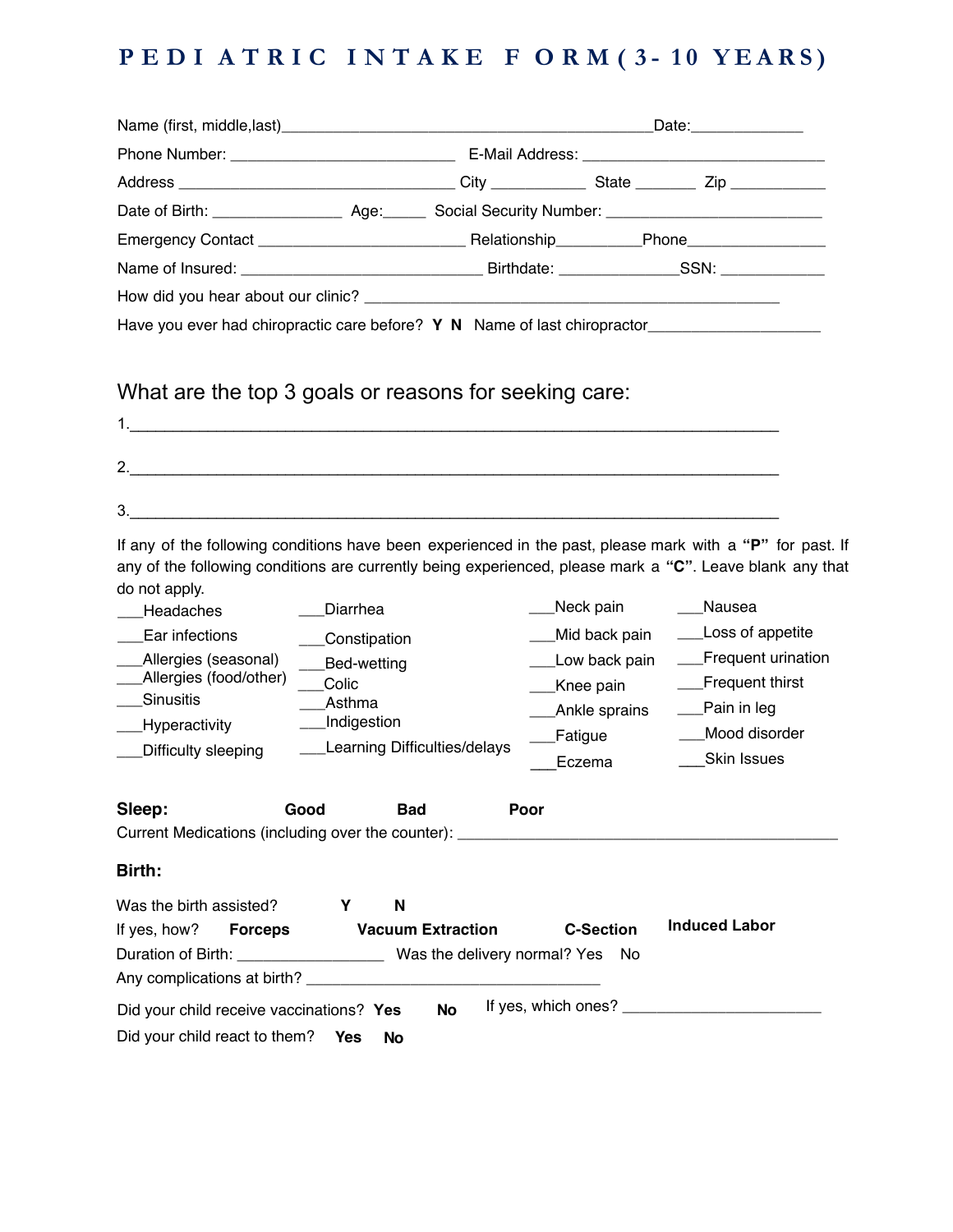### **Development:**

Does or did your child have any of the following (Please check all that apply):

| es or did your child have any of the following (Please check all that apply):                                                                                                                                                                   |                                                                                                                       |
|-------------------------------------------------------------------------------------------------------------------------------------------------------------------------------------------------------------------------------------------------|-----------------------------------------------------------------------------------------------------------------------|
| Difficulty with crawling (on all fours, scoot, army crawl) __ Appears clumsy<br>Difficulty learning to ride a bike                                                                                                                              |                                                                                                                       |
|                                                                                                                                                                                                                                                 | Difficulty writing                                                                                                    |
| Difficulty learning to read                                                                                                                                                                                                                     | Difficulty buttoning clothing                                                                                         |
| Difficulty using utensils                                                                                                                                                                                                                       | Difficult or awkward to walk/run<br>Difficulty sitting or paying attention                                            |
| Difficulty tying shoes<br>Poor hand-eye coordination<br>Skipped milestone: Roll, Sit, Crawl, Stand, or Walk                                                                                                                                     |                                                                                                                       |
|                                                                                                                                                                                                                                                 | At what age did your child start to walk unassisted: ___________________________                                      |
| <b>Neurological/Other:</b>                                                                                                                                                                                                                      |                                                                                                                       |
| Has your child ever been diagnosed by a medical professional with any of the following:                                                                                                                                                         |                                                                                                                       |
| <b>Obsessive Compulsive Disorder</b>                                                                                                                                                                                                            | Visual Impairment                                                                                                     |
| Hearing loss or impairment<br>Neurological disorders                                                                                                                                                                                            | Anxiety/Depression                                                                                                    |
| ADD/ADHD                                                                                                                                                                                                                                        | Autism/Autism Spectrum Disorder                                                                                       |
| Dyslexia                                                                                                                                                                                                                                        | Tourette's Syndrome                                                                                                   |
|                                                                                                                                                                                                                                                 | Other: ___________________________                                                                                    |
|                                                                                                                                                                                                                                                 |                                                                                                                       |
| <b>General Activities (Check all that apply):</b><br>heavy backpack (more than 15% of body weight) ___ sleeps on stomach<br>plays video games ____ hours/day<br>soft drinks _____ drinks/day                                                    | exercise hours/day<br>computer/ipad use ____ hours/day                                                                |
| <b>Bowel Movements</b> (Check all that apply)                                                                                                                                                                                                   |                                                                                                                       |
| Enormous bowel movements                                                                                                                                                                                                                        | Undigested food present in stools                                                                                     |
|                                                                                                                                                                                                                                                 |                                                                                                                       |
| Diarrhea and constipation                                                                                                                                                                                                                       | Sandy or gritty-looking stools                                                                                        |
| Don't know, don't go in with him/her anymore ___Spotting of feces in underwear                                                                                                                                                                  |                                                                                                                       |
|                                                                                                                                                                                                                                                 |                                                                                                                       |
| Mucus in the stools<br>Sticky stools, or child has trouble cleaning self after BM, uses too much paper                                                                                                                                          |                                                                                                                       |
|                                                                                                                                                                                                                                                 |                                                                                                                       |
|                                                                                                                                                                                                                                                 | <u> 1989 - Johann John Stone, markin film yn y brening yn y brening yn y brening yn y brening yn y brening yn y b</u> |
| Υ<br>N                                                                                                                                                                                                                                          |                                                                                                                       |
|                                                                                                                                                                                                                                                 |                                                                                                                       |
| List any sports/recreational activities:<br>Do you have any pets at home?<br>Food:<br>Approximate consumption per day: Water ____________ Milk __________ Soda/Other ________<br>Favorite foods list:<br>Is your child a picky eater?<br>Y<br>N |                                                                                                                       |

**Please continue on to next page to sign patient consent and hippa.**